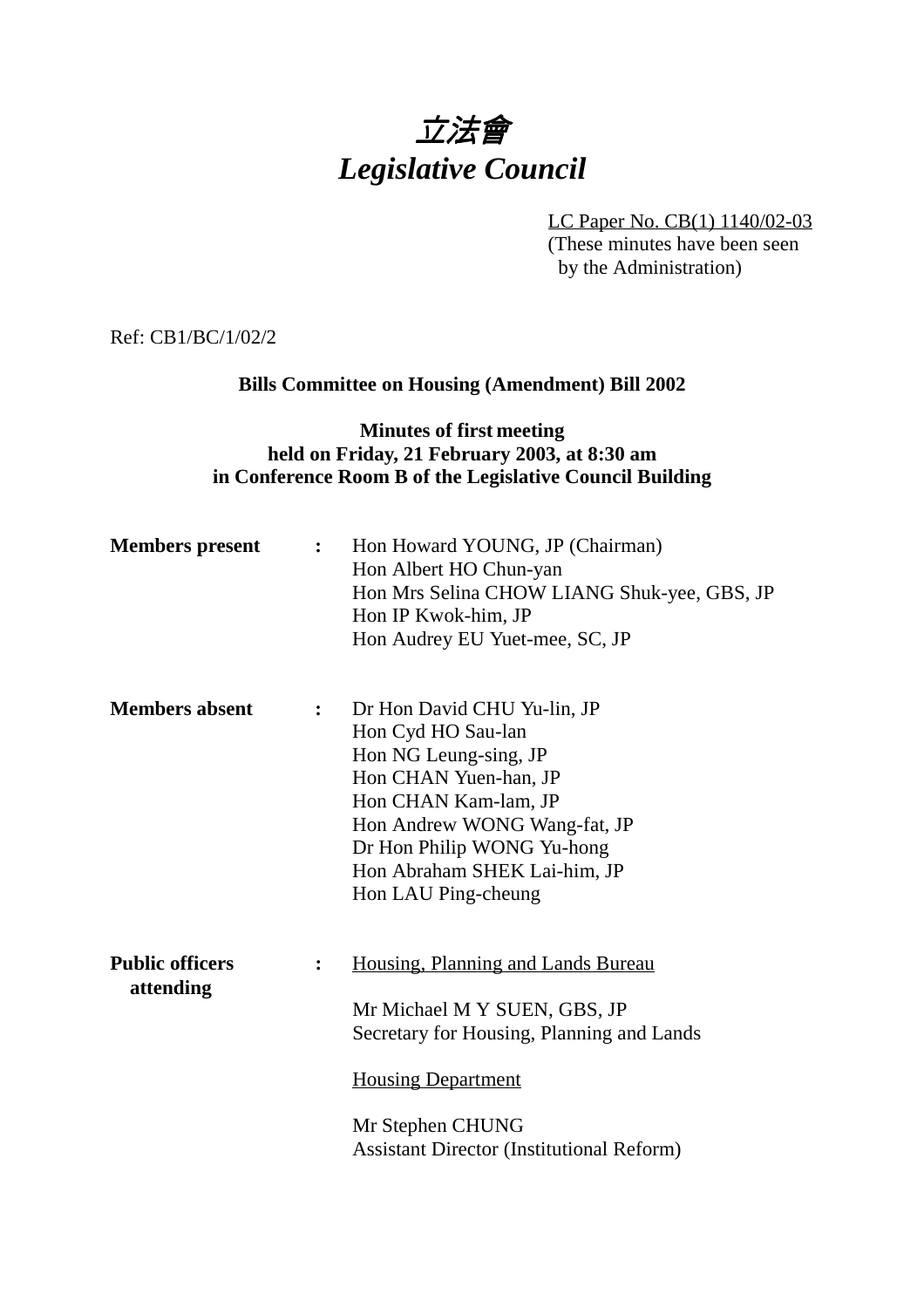|                                            |                | Mr Simon LEE<br><b>Assistant Director (Legal Advice)</b>           |  |
|--------------------------------------------|----------------|--------------------------------------------------------------------|--|
|                                            |                | Department of Justice                                              |  |
|                                            |                | Mr Michael LAM<br>Senior Government Counsel, Law Drafting Division |  |
| <b>Clerk in attendance : Miss Becky YU</b> |                | Chief Assistant Secretary (1)1                                     |  |
| <b>Staff in attendance</b>                 | $\ddot{\cdot}$ | Miss Kitty CHENG<br>Assistant Legal Adviser 5<br>Ms Cindy CHENG    |  |
|                                            |                | Senior Assistant Secretary (1)4                                    |  |

### **I Election of Chairman**

ı

Mrs Selina CHOW, the Member who had the highest precedence in the Council among members of the Bills Committee present at the meeting, presided at the election of the Chairman.

2. Mrs CHOW invited nomination for the chairmanship. Ms Audrey EU nominated Mr Howard YOUNG and the nomination was seconded by Mr IP Kwokhim. Mr Howard YOUNG accepted the nomination.

3. There being no other nomination, Mr Howard YOUNG was declared Chairman of the Bills Committee. Mr YOUNG then took over the chair.

| $\mathbf H$ | <b>Meeting with the Administration</b> |                          |                                      |
|-------------|----------------------------------------|--------------------------|--------------------------------------|
|             | $(CB(3) 163/02-03)$                    |                          | The Bill                             |
|             | Ref: HPLB/HB(CR) 5/4/35                |                          | The Legislative Council Brief        |
|             | LC Paper No. LS18/02-03                |                          | <b>Legal Service Division Report</b> |
|             | LC Paper No. CB(1) 149/02-03(07)       | $\overline{\phantom{a}}$ | provided<br>Paper<br>by<br>the       |
|             |                                        |                          | Administration                       |
|             | LC Paper No. CB(1) 935/02-03(01)       | $\sim$ $\sim$            | Marked-up copy of the Bill           |
|             |                                        |                          | Legal Service<br>prepared by         |
|             |                                        |                          | <b>Division</b>                      |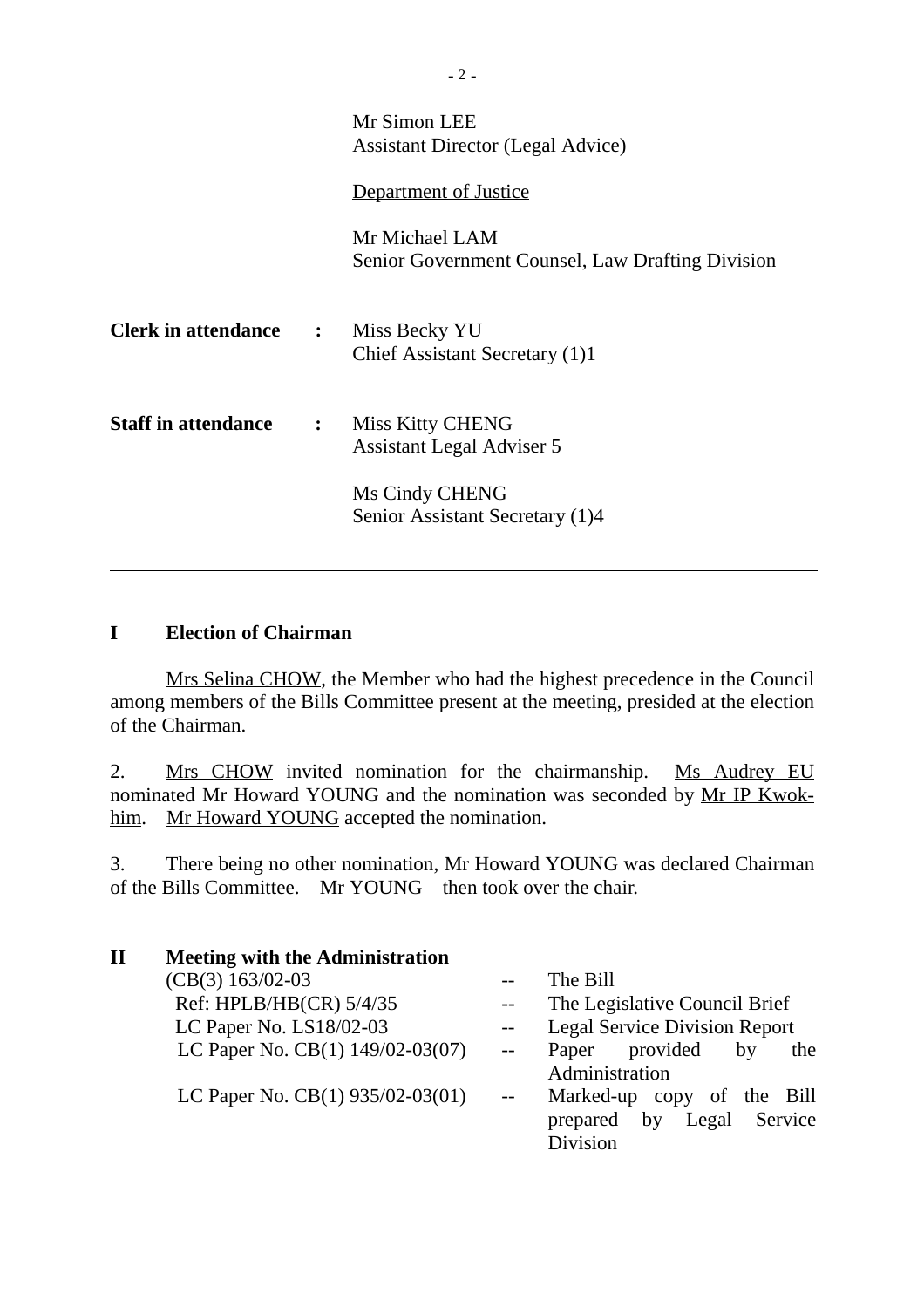LC Paper No.  $CB(1)$  935/02-03(02) -- Background brief on Housing (Amendment) Bill 2002)

- 4. The Committee deliberated (Index of proceedings attached at **Annex A**).
- 5. The Administration was requested to
	- (a) provide supplementary information on the total savings on public expenditure as a result of the appointment of the Secretary for Housing, Planning and Lands (SHPL) as the Chairman of the Housing Authority (HA); and
	- (b) consider whether a non-official HA member should be appointed as the Vice Chairman of HA after SHPL took up the chairmanship of HA.

6. Members agreed that the report of the Bills Committee be submitted to the Housing Committee for consideration at its meeting on 28 February 2003.

7. There being no other business, the meeting ended at 9:55 am.

Council Business Division 1 Legislative Council Secretariat 17 March 2003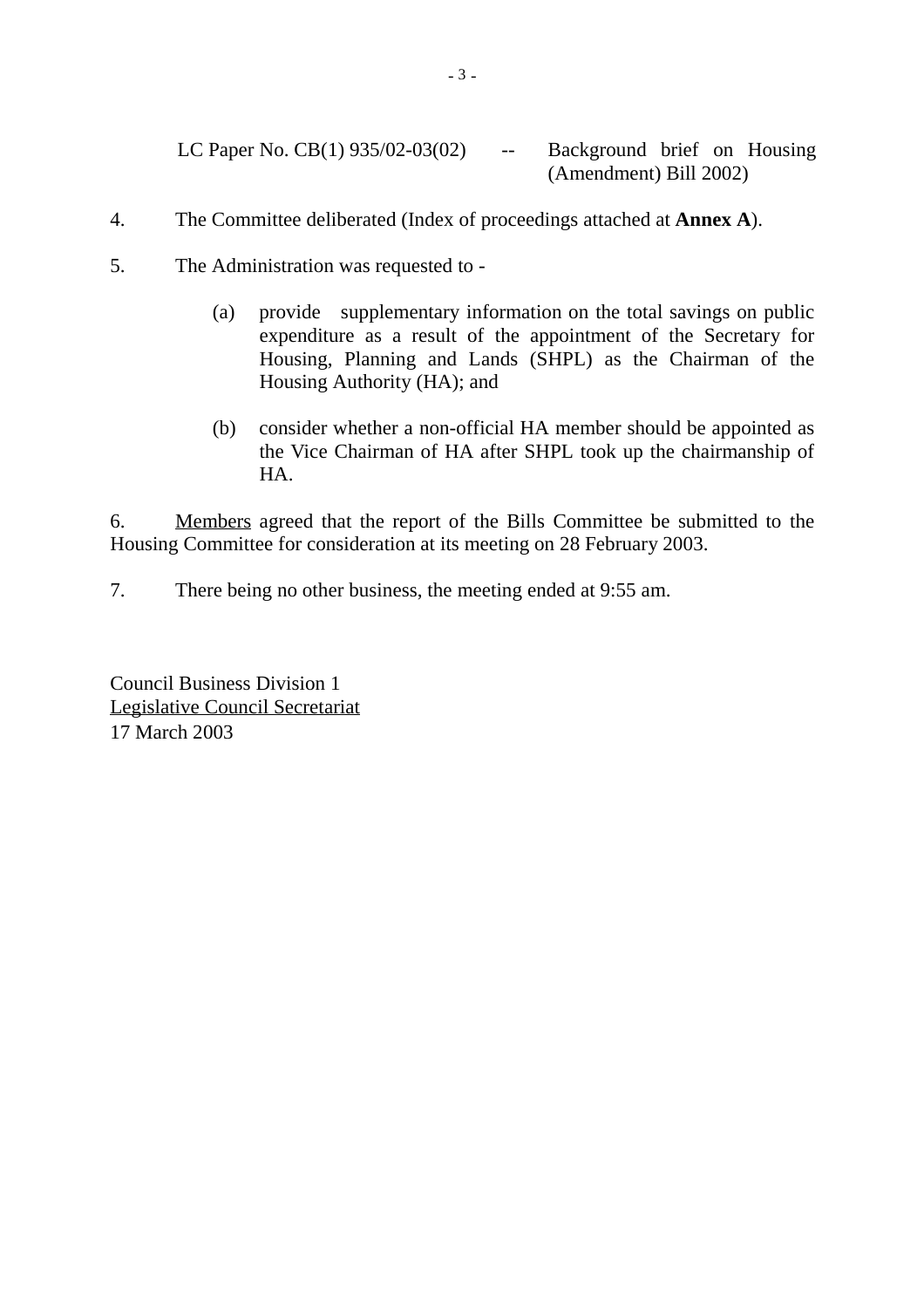#### **Proceedings of the meeting of the Bills Committee on Housing (Amendment) Bill 2002 Meeting on Friday, 21 February 2003, at 8:30 am in Conference Room B of the Legislative Council Building**

| <b>Time marker</b> | <b>Speaker</b>                                                       | Subject(s)                                                                                                                                                                                                          | <b>Action required</b> |
|--------------------|----------------------------------------------------------------------|---------------------------------------------------------------------------------------------------------------------------------------------------------------------------------------------------------------------|------------------------|
| 000001 - 000019    | Mrs Selina CHOW<br>Mr Howard YOUNG<br>Ms Audrey EU<br>Mr IP Kwok-him | <b>Election of Chairman</b>                                                                                                                                                                                         |                        |
| 000020 - 000032    | Chairman<br>Mrs Selina CHOW                                          | Opening remarks                                                                                                                                                                                                     |                        |
| 000033 - 000416    | Administration                                                       | <b>Briefing</b><br>by<br>the<br>Administration<br>the<br>on<br>(Amendment)<br>Housing<br><b>Bill 2002</b>                                                                                                           |                        |
| 000417 - 001048    | Ms Audrey EU<br>Chairman<br>Administration                           | The policy intent<br>and<br>consequences<br>of<br>appointing the Secretary<br>Housing, Planning<br>for<br>and Lands (SHPL) as the<br>Chairman of HA (CHA)                                                           |                        |
| $001049 - 002410$  | Mr Albert HO<br>Chairman<br>Administration                           | Whether<br>Principal<br><b>Officials</b><br>be<br>would<br>other<br>appointed<br>to<br>bodies<br>statutory<br>and<br>whether SHPL could, in<br>addition to his current<br>workload, take<br>up the<br>duties of CHA |                        |
| 002411 - 003206    | Mrs Selina CHOW<br>Administration                                    | The Bill was only the first<br>step in the evolution of<br>HA into a pure advisory<br>body                                                                                                                          |                        |
| 003207 - 004035    | Mr Albert HO<br>Ms Audrey EU<br>Chairman<br>Administration           | The evolutionary process<br>of HA                                                                                                                                                                                   |                        |